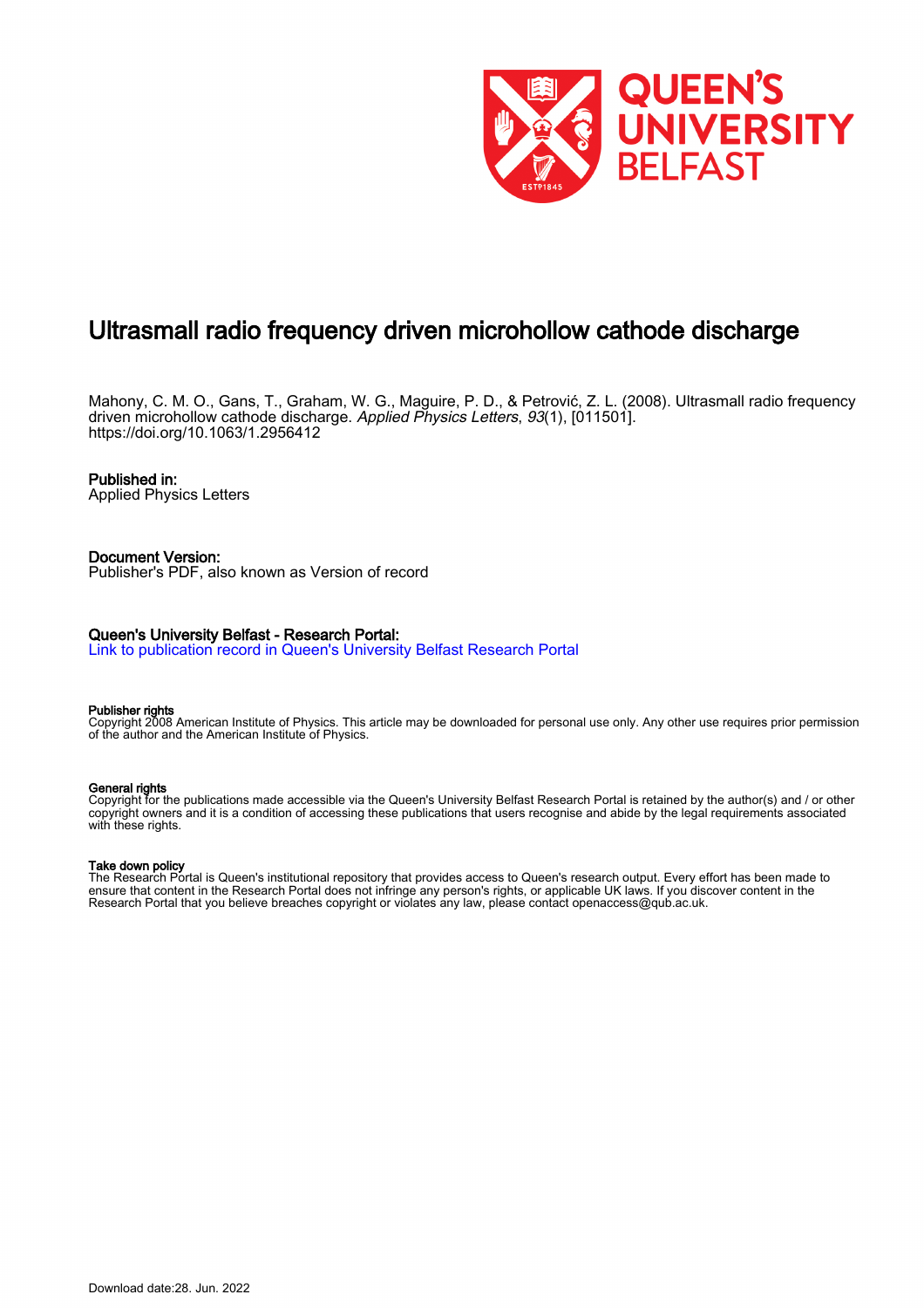# **[Ultrasmall radio frequency driven microhollow cathode discharge](http://dx.doi.org/10.1063/1.2956412)**

C. M. O. Mahony,<sup>1[,a](#page-1-0))</sup> T. Gans,<sup>2</sup> W. G. Graham,<sup>2</sup> P. D. Maguire,<sup>1</sup> and Z. Lj. Petrović<sup>3</sup> *NIBEC, University of Ulster, BT37 0QB Northern Ireland, United Kingdom Centre for Plasma Physics, Queen's University Belfast, BT7 1NN Northern Ireland, United Kingdom Institute of Physics, P.O. Box 68, 11080 Zemun, Serbia*

Received 4 April 2008; accepted 17 June 2008; published online 8 July 2008-

We have operated 25-100  $\mu$ m diameter radio frequency microhollow cathode discharges stably, for many hours, in neon and in argon. Electrical and spectroscopic measurements were used to explore three possible electron heating modes and obtain detail regarding the electron energy distribution. Analysis points to the possibility of pendular electron heating at low voltages. © *2008 American Institute of Physics.* [DOI: [10.1063/1.2956412](http://dx.doi.org/10.1063/1.2956412)]

There has been considerable interest in reducing hollow cathode dimensions to below 100  $\mu$ m for high plasma den-sity and/or high (atmospheric) pressure operation.<sup>1[,2](#page-3-1)</sup> These microhollow cathodes (MHCs) are operated under dc or pulsed-dc conditions and have an open cylinder $3$  or well structure. $4.5$  $4.5$  The mechanisms at play in MHCs are as yet unclear. Kim  $et$   $al$ <sup>[1](#page-3-0)</sup> suggest that true hollow cathode operation, involving pendular electron motion, is possible up to 100  $\mu$ m diameter at 10 Torr. Models by Kushner<sup>2</sup> show that ionization occurs predominantly within the sheath, due to extremely short mean free paths compared to discharge dimensions, and has estimated an upper limit of around 20  $\mu$ m diameter for pendular motion at 500 Torr. Further scaling of dc-based devices is limited by reliability issues due to high gas temperatures and cathode sputtering. With high frequency (rf) operation, electron heating during the sheath expansion phase may offer an alternative or complementary plasma sustaining mechanism to secondary electron emission  $(\gamma$ -mode) at the cathode. In a conventional parallel-plate rf plasma, such sheath expansion heating is less important at high pressures. However for the rf-MHC, the plasma is almost totally surrounded by the oscillating cathode sheath and dominant ionization may therefore occur via such heating. This has beneficial implications for reliability at these dimensions since the  $\gamma$ -mode self-sustaining requirement would be reduced. This further implies that in the rf-MHC, pendular effects may trap electrons as they gain energy via multiple electron-sheath reflections. Our aim is to obtain stable rf-MHC operation in order to explore the dominant fundamental mechanisms at reduced scales. Here we report MHC structures operating under rf excitation, with diameters (D) ranging from 25 to 100  $\mu$ m. We present initial electrical measurements for a 50  $\mu$ m diameter rf-MHC neon discharge (MHCD) and obtain effective electron temperature estimates via optical emission spectroscopy (OES) of a neon-argon rf-MHCD.

The MHCD, Fig. [1,](#page-1-1) consists of stainless steel apertured cathode and movable aluminum anode. While not strictly correct, for convenience we use the term "cathode" to describe the apertured rf driven electrode and "anode" for the electrode earthed through  $R_m$ . In a conventional MHC,<sup>4[,5](#page-3-3)</sup> there is often a dielectric spacer between anode and cathode; here a variable gap (G) provides greater experimental flexibility. The MHC is mounted in a vacuum chamber with

controlled gas mixture and pressure  $(p=1-600 \text{ Torr})$ . rf power is applied to the cathode through a matching network; the anode is earthed via the anode current  $(I_a)$  measurement resistor  $R_m$ . Cathode voltage  $(V_c)$  was measured with a high voltage probe attached to a voltage divider. Measurement points connect to the source through the vacuum wall by 50  $\Omega$  coaxial line (length  $\approx \lambda/4$  of fifth harmonic). Spectra were captured via fiber optics at A and B in Fig. [1](#page-1-1) by a 0.25 nm resolution spectrometer.

A number of discharge modes occur, depending on power and pressure conditions. The red parallel-plate discharge (PPD) between anode and cathode (region X) is seen through the 50  $\mu$ m aperture in Fig. [2](#page-2-0)(a) and a bright MHCD is visible within the aperture (region Y) in Fig.  $2(b)$  $2(b)$ . The PPD typically turns on at  $1-3$  W, depending on pressure, while the MHCD turns on at  $7-20$  W but is sustainable down to  $3-7$  W. The PPD is always on when the MHCD is on, but at low power the PPD can occur without a MHCD [Fig.  $2(a)$  $2(a)$ ].

The rf measurement system, Fig. [1,](#page-1-1) was calibrated for dc and first harmonic magnitudes. Remote measurement mainly affects phase, especially at higher harmonics. The MHCD turn-on behavior in the range 100–500 Torr is shown in Fig. [3.](#page-2-1) Note that the PPD was on throughout. Here,  $V_{\text{crf}}$ , the measured cathode peak-to-peak voltage amplitude at turn-on (observed visually), falls with increasing  $pG$ . It is not known if *pD* or *pG* scaling, if any, dominates in these devices. If the MHCD follows *pG* scaling, the data are below the Paschen minimum estimated, from Fig. [3,](#page-2-1) as  $>10$  Torr cm. This minimum is much higher than the 1 Torr cm value measured  $(in argon)$  for the same device without aperture for rf  $(Fig. 3)$  $(Fig. 3)$  $(Fig. 3)$ and dc operation. Published dc data $<sup>6</sup>$  for Ne and Ar show</sup> minima at  $pd \approx 4$  and 2 Torr cm, respectively. The maximum MHCD power density is  $\sim$ 100 kW cm<sup>-3</sup>. Reliable operation was obtained with these devices in MHC mode for  $>3$  h total test time and detailed lifetime studies are underway.

<span id="page-1-1"></span>

**Downloaded 16 Jan 2010 to 143.117.143.46. Redistribution subject to AIP license or copyright; see http://apl.aip.org/apl/copyright.jsp**

<span id="page-1-0"></span>a)Electronic mail: c.mahony@ulster.ac.uk.

FIG. 1. (Color online) MHC structure and circuit diagram. Regions X, Y, and Z and fiber optics A and B are referred to in the text.

**<sup>93</sup>**, 011501-1 © 2008 American Institute of Physics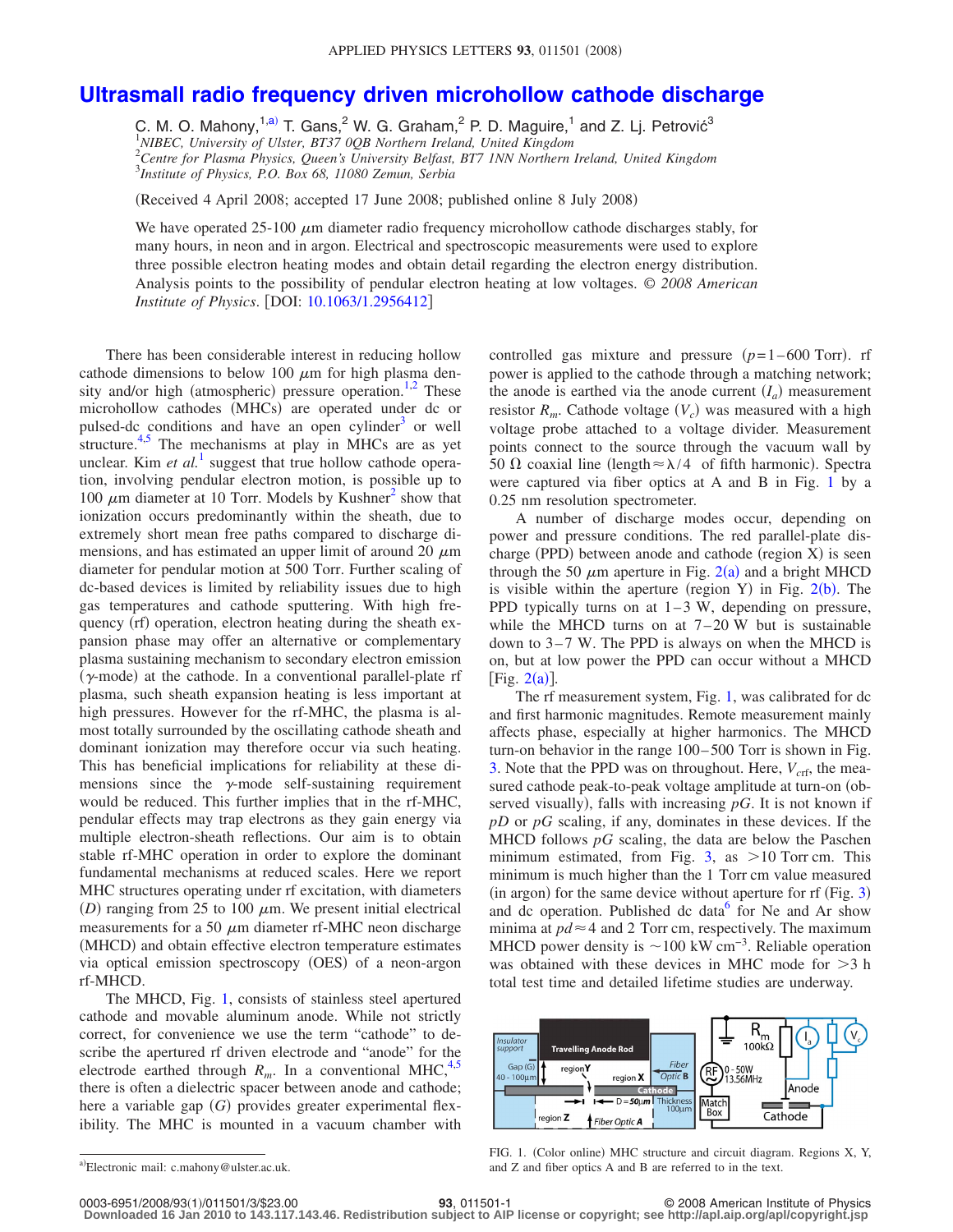<span id="page-2-0"></span>

FIG. 2. (Color online) (a) Ne 500 Torr, 6 W: PPD in region X, seen through the 50  $\mu$ m aperture (the off-center image is a reflection in the vacuum window) and (b) Ne, 250 Torr, 11 W: bright rf MHCD in region Y.

MHCD *I*-*V* measurements (PPD on) were obtained at rf powers from 5 to 20 W for various pressures and gaps. The observed increase in conductivity, Fig.  $4(a)$  $4(a)$ , is consistent with the expected increase in plasma density with power. At  $V_{\text{crf}}$  > 400 V, the conductive plasma allows a small but distinct positive dc to flow to the anode, through the MHCD, from surrounding earthed components, leading to an effective increase in anode/cathode area ratio and a marked increase in the cathode dc self-bias. The  $I_a$  waveform is almost sinusoidal when only the PPD is on but becomes increasingly triangular for the MHCD as power is increased. Figure  $4(b)$  $4(b)$  shows elevated  $I_{\text{arf}}$  harmonic content as  $V_{\text{crf}}$  increases above  $\sim$  400 V; note that MHCD and PPD are on for all data. Since the additional harmonic content is only seen in MHCD, this could be due to periodic current peaks, consistent with a MHC sustaining mechanism based on expanding sheath heating. Detailed phase measurements are underway to confirm this hypothesis.

All spectral lines observed in the discharges lie between 580 and 710 nm and were identified as neon, Fig. [5.](#page-2-3) Spectrum (a) shows the low rf power case (PPD only). The MHCD was turned on and then power reduced to 5.5 W. The PPD spectra (not shown) increased by  $\sim$  30 times with near identical line ratios, indicating an increase in plasma density once the MHCD is on but with little change in electron energy probability function (EEPF). At high powers, the PPD spectrum (b) displays lines with both decreased (e.g., 585.2 nm) and increased (e.g., 640.0 and 703.0 nm) intensi-ties compared to (a). For high power MHCD, Fig. [5](#page-2-3)(c), taken simultaneously with (b) we also note more marked intensity

<span id="page-2-1"></span>

FIG. 3.  $V_{\text{crf}}$  at turn-on vs  $pG$ ,  $G=40 \mu m$  (circles) and  $G=200 \mu m$  (squares). Black: Ne MHCD  $D=50 \mu m$ ; gray: Ar PPD no aperture. Dashed lines are an aid to the eye.

<span id="page-2-2"></span>

FIG. 4. MHCD  $I_{\text{arf}}$  vs  $V_{\text{crf}}$ : (a) fundamental and (b)  $I_a$  HC ( $n \le 5$  harmonic content normalized to fundamental) 500 Torr Ne  $G=40 \mu m D= 50 \mu m$ .

changes for the same lines as (b) as well as for other lines. This indicates a difference between EEPFs in PPD and MHCD regions. It also suggests that the change in PPD line intensity at higher powers (b) is due to the influence of the MHCD. However, there are a number of features in (b) not found in (a) or (c), thus implying additional mechanisms.

OES was used to investigate high energy electron populations for neon-argon MHCDs and PPDs with gas ratio Ne: Ar=  $98:2$  at pressures from 300 to 500 Torr. EEPF details were obtained by comparing calculated values  $[Eq. (1)]$  $[Eq. (1)]$  $[Eq. (1)]$ with measured integrated intensity ratios of neon (585.2 nm, 19 eV) and argon (750.4 nm, 13.5 eV) 2 $p_1$  emission lines

<span id="page-2-4"></span>
$$
\frac{I_{\text{Ne2}p1}}{I_{\text{Ar2}p1}} = \frac{n_{\text{Ne}}A_{i\text{Ar}}\lambda_{\text{Ar}}S_{\text{Ne}}A_{ik\text{Ne}}E_{\text{Ne}}}{n_{\text{Ar}}A_{ik\text{Ne}}\lambda_{\text{Ne}}S_{\text{Ar}}A_{ik\text{Ar}}E_{\text{Ar}}}. \tag{1}
$$

Sensitivities (S) were determined from instrumental and optical path considerations. Excitation rates  $(E_{Ne}, E_{Ar})$  were evaluated, as a function of average electron energy  $(E_{av})$  for Maxwellian- or Druyvesteyn-like EEPFs, using known exci-tation cross sections<sup>7,[8](#page-3-6)</sup> and neutral densities.  $E_{\text{av}}$  was determined by minimizing the difference between calculated and measured line ratios. For Maxwellians  $kT_e = \frac{2}{3}E_{av}$ , for non-Maxwellians we similarly define an "effective electron temperature"  $k\langle T_e \rangle = \frac{2}{3}E_{\text{av}}$ . The analysis gives  $T_e$  and  $\langle T_e \rangle$  for Maxwellian- and Druyvesteyn-like distributions, respectively. It also gives  $T_H \left( \approx T_e \right)$  often referred to as the local temperature at high energy  $(E_H)$ ; for our measurements  $13.5 \le E_H \le 19$  eV. The EEPF over  $E_H$  is particularly relevant because these electrons dominate ionization/excitation processes. De-excitation rates *Ai* were calculated using known Einstein coefficients  $A_{ik}$  (Ref. [9](#page-3-7)) and deactivation (quenching) estimates. No published collisional quenching coefficients for neon  $(k_{Ne2p1:Ne}$  and  $k_{Ne2p1:Ar}$ ) exist and so are

<span id="page-2-3"></span>

FIG. 5. Ne spectra, normalized to least sensitive lines, offset for clarity. (a) PPD region X, fiber optic B, MHD off, 250 Torr, 3.5 W: simultaneous spectra; (b) PPD (region X, fiber optic B); and (c) MHCD (region Y, fiber optic A), 330 Torr, 17.5 W.

**Downloaded 16 Jan 2010 to 143.117.143.46. Redistribution subject to AIP license or copyright; see http://apl.aip.org/apl/copyright.jsp**